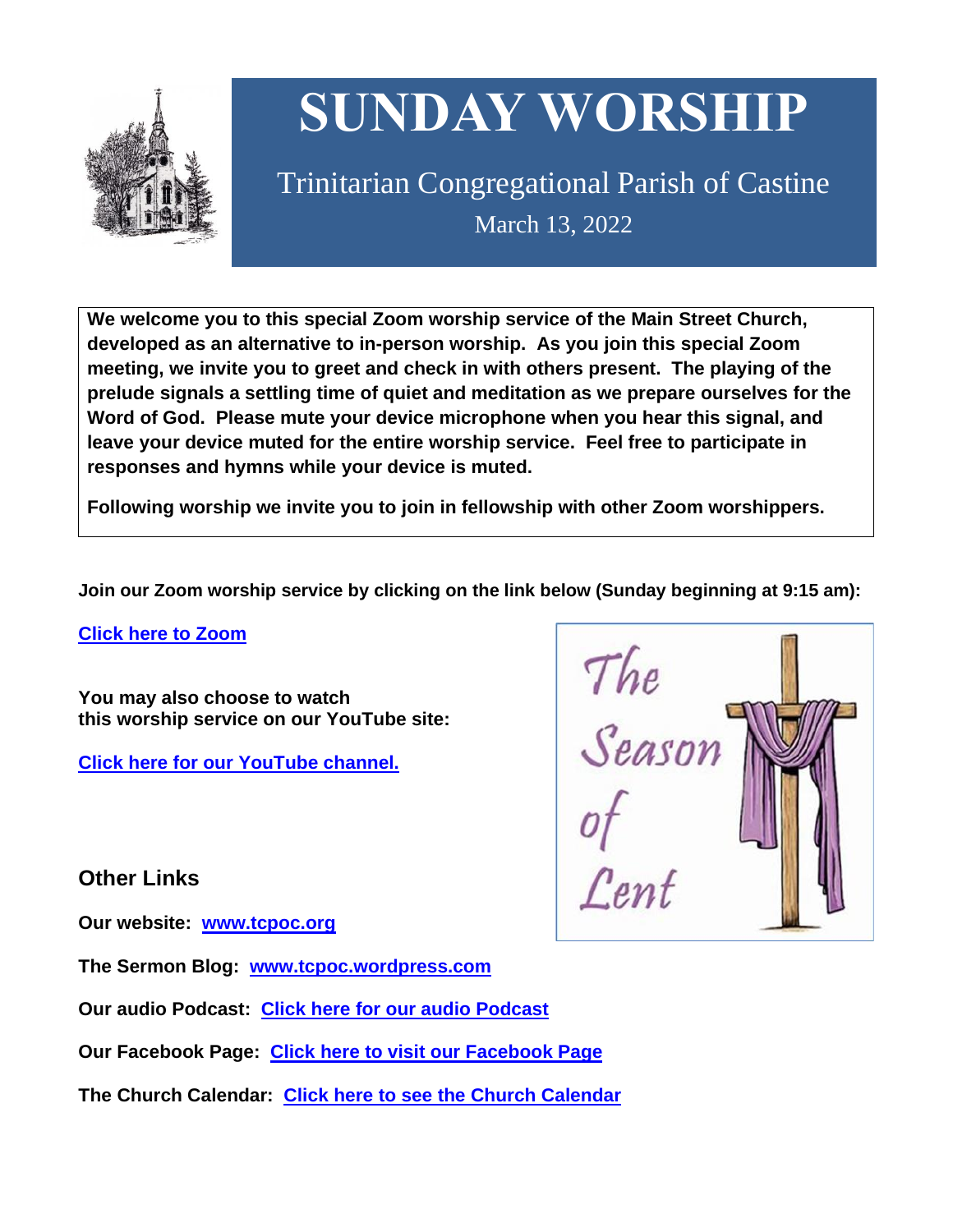#### **Order of Worship TRINITARIAN CONGREGATIONAL PARISH OF CASTINE UNITED CHURCH OF CHRIST Castine, Maine Lent II**

March 13, 2022 9:30 am Pastor: Rev. Robert Vagt Guest Musician: Dana Polojarvi Deacon: Roberta Boczkiewicz & Cora Hutchinson Lector: Jimmy Goodson Zoom/YouTube Host: Amy Stewart Communication and Amy Stewart

Ministers: All Members

#### GATHERING AS A COMMUNITY OF FAITH

*We welcome you to worship in this special place, and hope that you feel free to greet your friends and neighbors as you arrive. Please let the playing of the organ prelude signal a settling time of quiet and meditation as we prepare ourselves for the Word of God.*

## PRELUDE

#### GREETINGS AND ANNOUNCEMENTS **INTERLUDE**

#### \*CALL TO WORSHIP **(Responsively)** O God, you are my God, I seek you, **my soul thirsts for you:** my flesh faints for you, **as in a dry and weary land where there is no water.**

So I have looked upon you in the sanctuary,

#### **beholding your power and glory.**

Because your steadfast love is better than life,

#### **my lips will praise you.**

So I will bless you as long as I live;

**I will lift up my hands and call on your name.** *Psalm 63:1 – 4*

| *OPENING HYMN                                                                                                                                                                                               | <b>Great Is Your Faithfulness</b> |                                                                                                                                                                                                                                                                  | <b>NC 423</b> |
|-------------------------------------------------------------------------------------------------------------------------------------------------------------------------------------------------------------|-----------------------------------|------------------------------------------------------------------------------------------------------------------------------------------------------------------------------------------------------------------------------------------------------------------|---------------|
| Great is your faithfulness, O God, Creator,"<br>With you no shadow of turning we see.<br>All of your goodness forever will be.<br><b>CHORUS</b>                                                             |                                   | Pardon for sin and a peace so enduring,<br>Your own dear presence to cheer and to guide,<br>You do not change, your compassions they fail not; Strength for today and bright hope for tomorrow,<br>Blessings all mine with ten thousand beside.<br><b>CHORUS</b> |               |
| Summer and winter, and springtime and harvest,<br>Sun, moon, and stars in their courses above,<br>Join with all nature in manifold witness<br>To your great faithfulness, mercy, and love.<br><b>CHORUS</b> |                                   | <b>CHORUS:</b><br>Great is your faithfulness! Great is your faithfulness!<br>Morning by morning new mercies I see;<br>All I have needed your hand has provided,<br>Great is your faithfulness, God, unto me!                                                     |               |

#### \*PRAYER OF INVOCATION **(Unison)**

**Lord, open your Word by your Holy Spirit, so that we, like Abraham, may believe your promises to us. Amen.**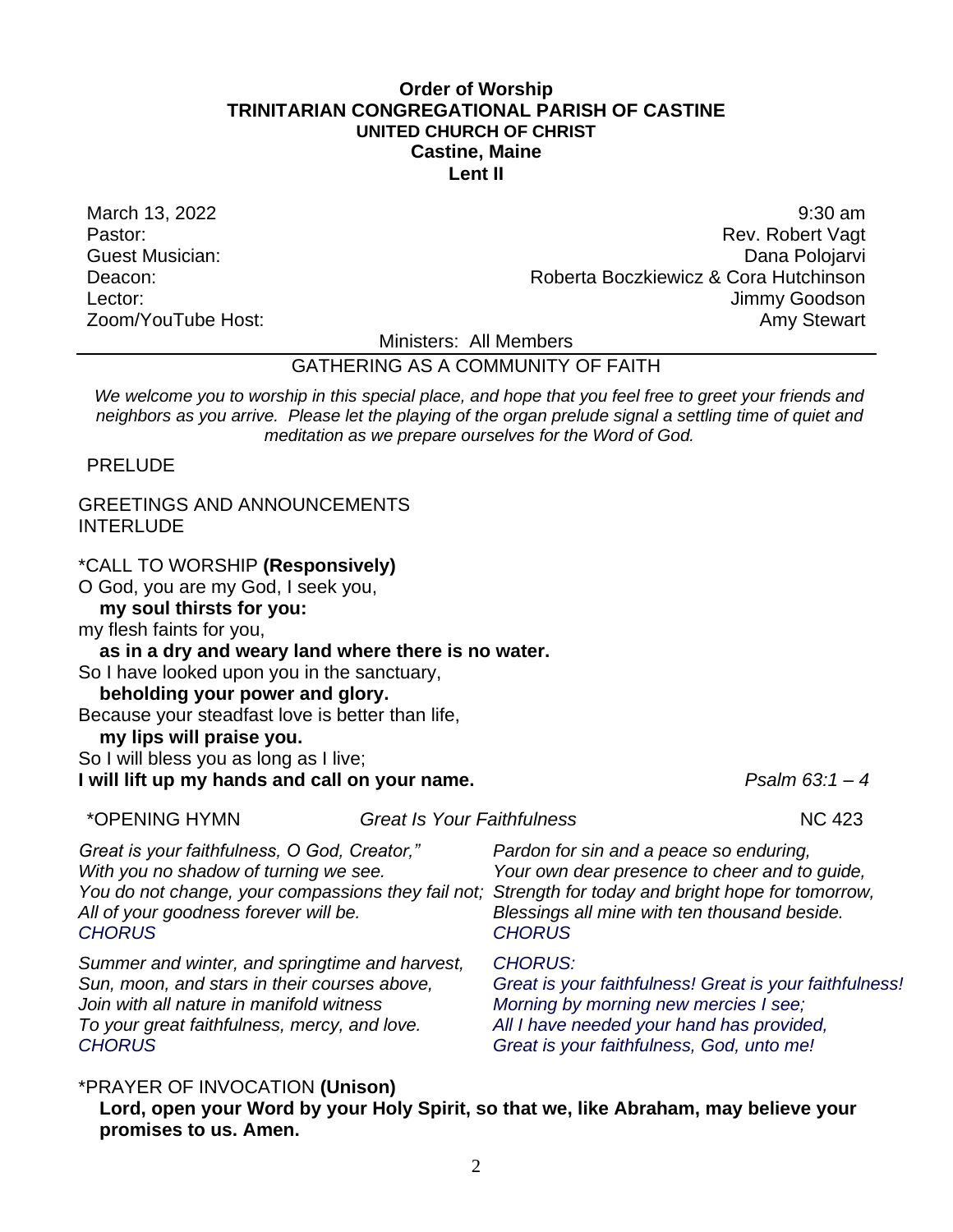# A TIME WITH ALL GOD'S CHILDREN

#### PRAYER OF CONFESSION **(Unison)**

**Merciful God, you have made us citizens of heaven, but we confess that we have set our minds on earthly things. We have let our desire for security restrain our commitment to serve the poor. We have let our fear of danger curb our obligation to love our enemies. We have let our love of things dull our generosity to the needy. Yet you know the desires of our heart, and nothing is hidden from you. By the power of your Holy Spirit, conform our sin-weakened bodies to the glory of Christ, that we may be the body of Christ for the world.**

#### *A moment for silent prayer*

#### ASSURANCE OF PARDON

\*GLORIA PATRI **(Unison)** P 513

**Glory be to the Father, and to the Son, and to the Holy Ghost. As it was in the beginning, is now and ever shall be, world without end. Amen. Amen.**

#### HEARING THE WORD

#### **Genesis 15:1 - 12, 17 - 18**

15After these things the word of the Lord came to Abram in a vision, "Do not be afraid, Abram, I am your shield; your reward shall be very great."

<sup>2</sup>But Abram said, "O Lord God, what will you give me, for I continue childless, and the heir of my house is Eliezer of Damascus?" <sup>3</sup>And Abram said, "You have given me no offspring, and so a slave born in my house is to be my heir." <sup>4</sup>But the word of the Lord came to him, "This man shall not be your heir; no one but your very own issue shall be your heir." <sup>5</sup>He brought him outside and said, "Look toward heaven and count the stars, if you are able to count them." Then he said to him, "So shall your descendants be." <sup>6</sup>And he believed the Lord; and the Lord reckoned it to him as righteousness.

 $7$ Then he said to him, "I am the Lord who brought you from Ur of the Chaldeans, to give you this land to possess." <sup>8</sup>But he said, "O Lord God, how am I to know that I shall possess it?" <sup>9</sup>He said to him, "Bring me a heifer three years old, a female goat three years old, a ram three years old, a turtledove, and a young pigeon." <sup>10</sup>He brought him all these and cut them in two, laying each half over against the other; but he did not cut the birds in two. <sup>11</sup>And when birds of prey came down on the carcasses, Abram drove them away.

 $12$ As the sun was going down, a deep sleep fell upon Abram, and a deep and terrifying darkness descended upon him.

<sup>17</sup>When the sun had gone down and it was dark, a smoking fire pot and a flaming torch passed between these pieces. <sup>18</sup>On that day the Lord made a covenant with Abram, saying, "To your descendants I give this land, from the river of Egypt to the great river, the river Euphrates.

#### **Psalm 27**

The LORD is my light and my salvation; whom shall I fear?

**The LORD is the stronghold of my life; of whom shall I be afraid?** 

When evildoers assail me to devour my flesh— my adversaries and foes— they shall stumble and fall.

**Though an army encamp against me, my heart shall not fear; though war rise up against me, yet I will be confident.**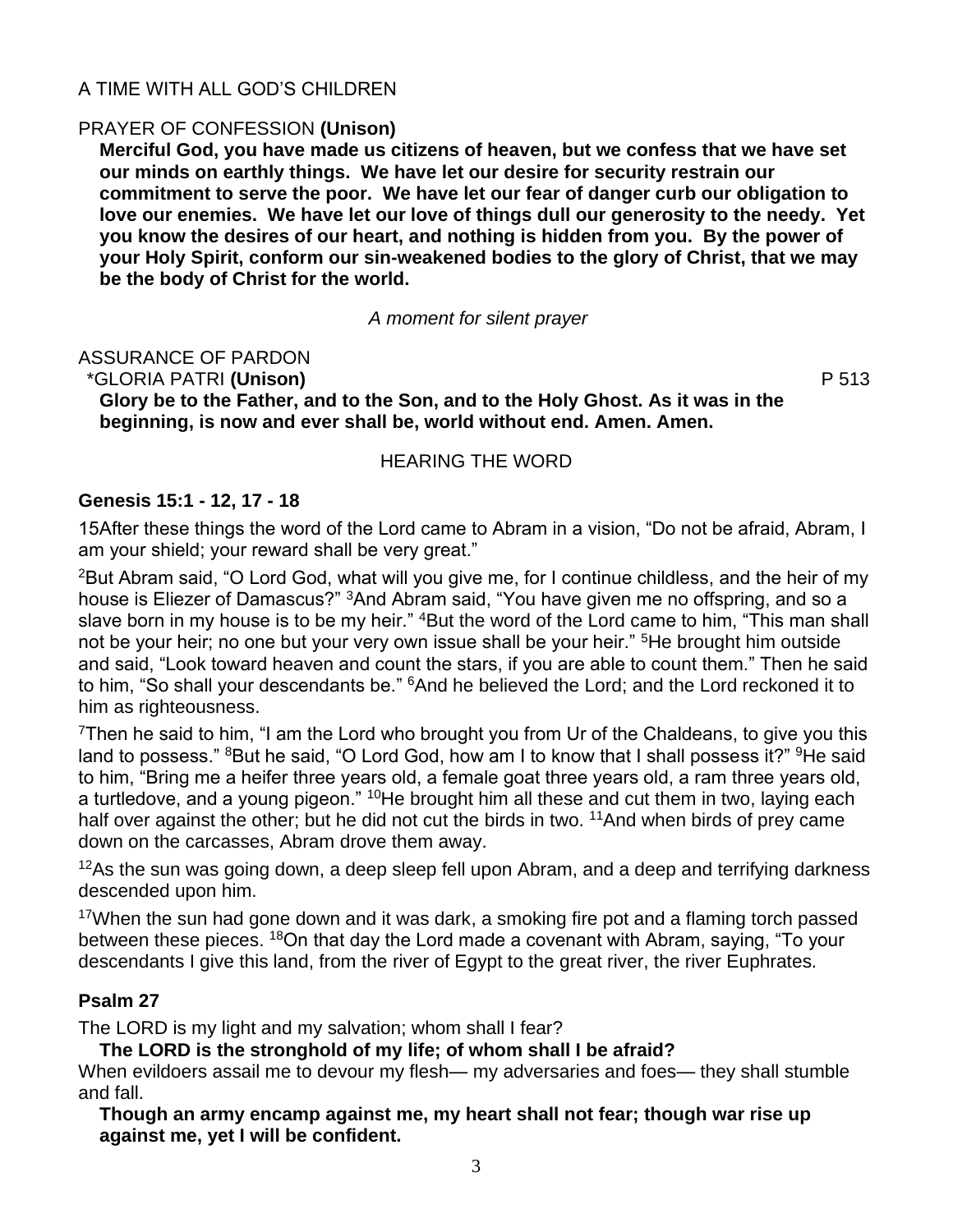One thing I asked of the LORD, that will I seek after:

**to live in the house of the LORD all the days of my life, to behold the beauty of the LORD, and to inquire in his temple.** 

For he will hide me in his shelter in the day of trouble;

**he will conceal me under the cover of his tent; he will set me high on a rock.** 

Now my head is lifted up above my enemies all around me,

**and I will offer in his tent sacrifices with shouts of joy; I will sing and make melody to the LORD.** 

Hear, O LORD, when I cry aloud, be gracious to me and answer me!

**"Come," my heart says, "seek his face!" Your face, LORD, do I seek. Do not hide your face from me.** 

Do not turn your servant away in anger, you who have been my help.

**Do not cast me off, do not forsake me, O God of my salvation!** 

If my father and mother forsake me, the LORD will take me up.

**Teach me your way, O LORD, and lead me on a level path because of my enemies.**  Do not give me up to the will of my adversaries,

**for false witnesses have risen against me, and they are breathing out violence.**  I believe that I shall see the goodness of the LORD in the land of the living.

**Wait for the LORD; be strong, and let your heart take courage; wait for the LORD!** 

# **Philippians 3:17 - 4:1**

<sup>17</sup>Brothers and sisters, join in imitating me, and observe those who live according to the example you have in us. <sup>18</sup>For many live as enemies of the cross of Christ; I have often told you of them, and now I tell you even with tears. <sup>19</sup>Their end is destruction; their god is the belly; and their glory is in their shame; their minds are set on earthly things. <sup>20</sup>But our citizenship is in heaven, and it is from there that we are expecting a Savior, the Lord Jesus Christ. <sup>21</sup>He will transform the body of our humiliation that it may be conformed to the body of his glory, by the power that also enables him to make all things subject to himself.

4Therefore, my brothers and sisters, whom I love and long for, my joy and crown, stand firm in the Lord in this way, my beloved.

Congregational Response

**Spirit of the Living God** NC 283

*Spirit of the living God, fall afresh on me; Spirit of the living God, fall afresh on me. Melt me, mold me, fill me, use me. Spirit of the living God, fall afresh on me.*

# **Luke 13:31 - 35**

<sup>31</sup>At that very hour some Pharisees came and said to him, "Get away from here, for Herod wants to kill you." <sup>32</sup>He said to them, "Go and tell that fox for me, 'Listen, I am casting out demons and performing cures today and tomorrow, and on the third day I finish my work. <sup>33</sup>Yet today, tomorrow, and the next day I must be on my way, because it is impossible for a prophet to be killed outside of Jerusalem.' <sup>34</sup> Jerusalem, Jerusalem, the city that kills the prophets and stones those who are sent to it! How often have I desired to gather your children together as a hen gathers her brood under her wings, and you were not willing! <sup>35</sup>See, your house is left to you. And I tell you, you will not see me until the time comes when you say, 'Blessed is the one who comes in the name of the Lord.'"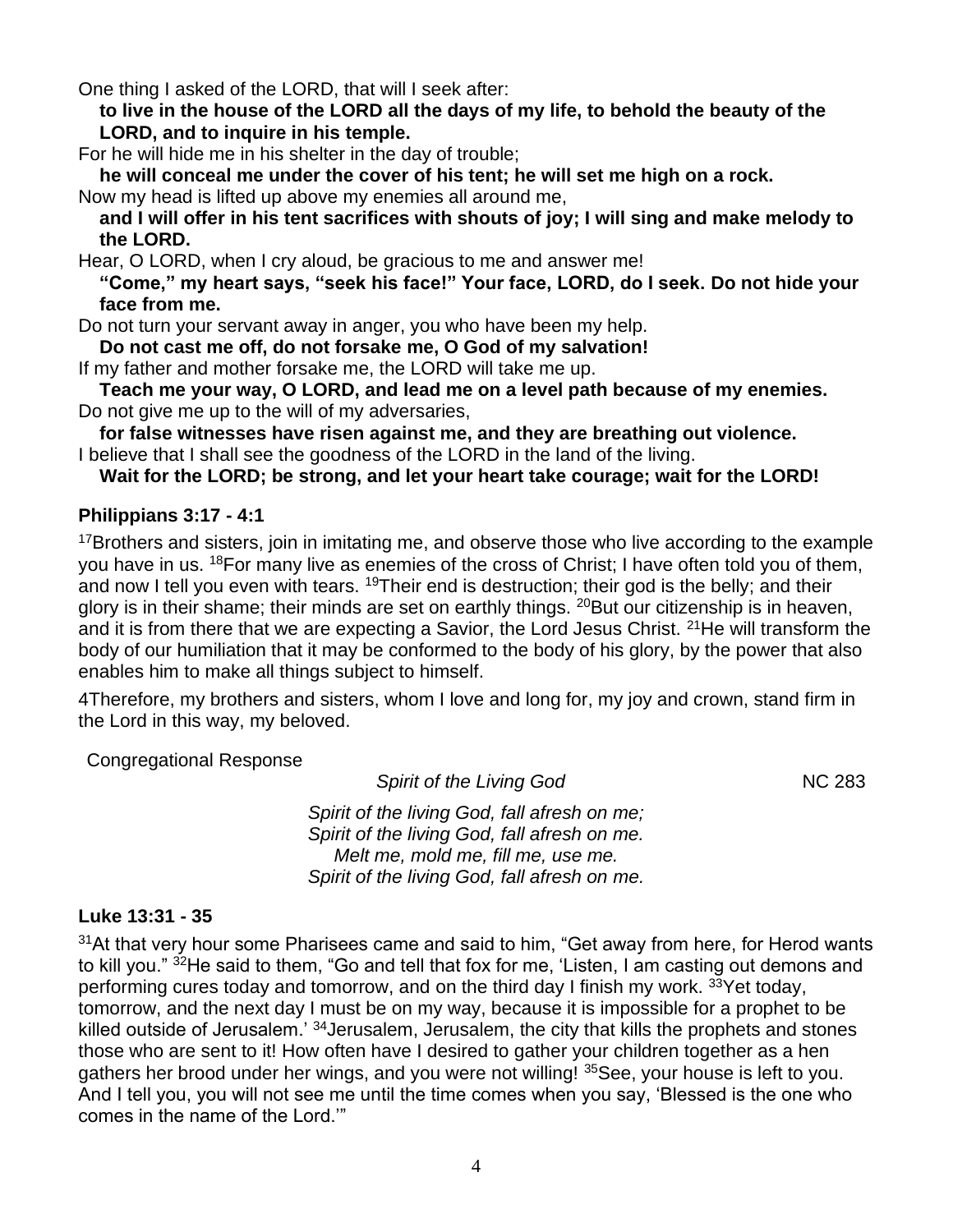| When peace, like a river, upholds me each day,      | My sin -oh, the bliss of this glorious thought-      |
|-----------------------------------------------------|------------------------------------------------------|
| When sorrows like sea billows roll,                 | My sin -not in part, but the whole-                  |
| Whatever my lot, you have taught me to say,         | Is nailed to the cross and I bear it no more.        |
| "It is well, it is well with my soul."              | Praise the Lord! Praise the Lord, O my soul!         |
| It is well with my soul,                            | It is well with my soul,                             |
| it is well, it is well with my soul.                | it is well, it is well with my soul.                 |
| Tho' evil should tempt me, tho' trials should come, | O god, speed the day that is filled with your light, |
| Let this blessed assurance control,                 | When clouds are rolled back as a scroll;             |
| That Christ has regarded my helpless estate,        | The trumpet shall sound and the Lord shall appear,   |
| And has paid life and blood for my soul:            | "even so" it is well with my soul.                   |
| It is well with my soul,                            | It is well with my soul,                             |
| it is well, it is well with my soul.                | it is well, it is well with my soul.                 |

\*HYMN *When Peace, Like A River* NC 438

SERMON Rev. Robert Vagt

#### THE OFFERING OF OUR GIFTS

INVITATION TO OFFERING **Offertory** 

\*Doxology **(Unison)** P 515 **Praise God from whom all blessings flow; Praise God, all creatures here below; Praise God above, you heavenly host:**

**Praise Father, Son, and Holy Ghost. Amen.**

\*Prayer of Dedication (**Unison**)

**O God, we have beheld your goodness to us. Accept the offering of the work of our hands, and use us for the sake of Christ, in whose name we pray. Amen.**

# THE CHURCH AT PRAYER

Celebrations & Concerns Pastoral Prayer Lord's Prayer **(Unison)**

**Our Father, who art in heaven, hallowed be thy name. Thy kingdom come. Thy will be done on earth as it is in heaven. Give us this day our daily bread. And forgive us our trespasses, as we forgive those who trespass against us. And lead us not into temptation, but deliver us from evil. For thine is the kingdom, and the power, and the glory forever. Amen**.

#### GOING FORTH INTO THE WORLD

| <i>*CLOSING HYMN</i>                                                                                  | <b>What a Covenant</b>                             | <b>NC 471</b>                                  |  |
|-------------------------------------------------------------------------------------------------------|----------------------------------------------------|------------------------------------------------|--|
| What a covenant, what a joy divine,                                                                   | Oh, how sweet to walk in this pilgrim way,         |                                                |  |
| leaning on the everlasting arms.                                                                      | leaning on the everlasting arms.                   |                                                |  |
| What a blessedness, what a peace is mine,                                                             |                                                    | Oh, how bright the path grows from day to day, |  |
| leaning on the everlasting arms.                                                                      | leaning on the everlasting arms.                   |                                                |  |
| Leaning, leaning, safe and secure from all alarms;                                                    | Leaning, leaning, safe and secure from all alarms; |                                                |  |
| Leaning, leaning, leaning on the everlasting arms. Leaning, leaning, leaning on the everlasting arms. |                                                    |                                                |  |